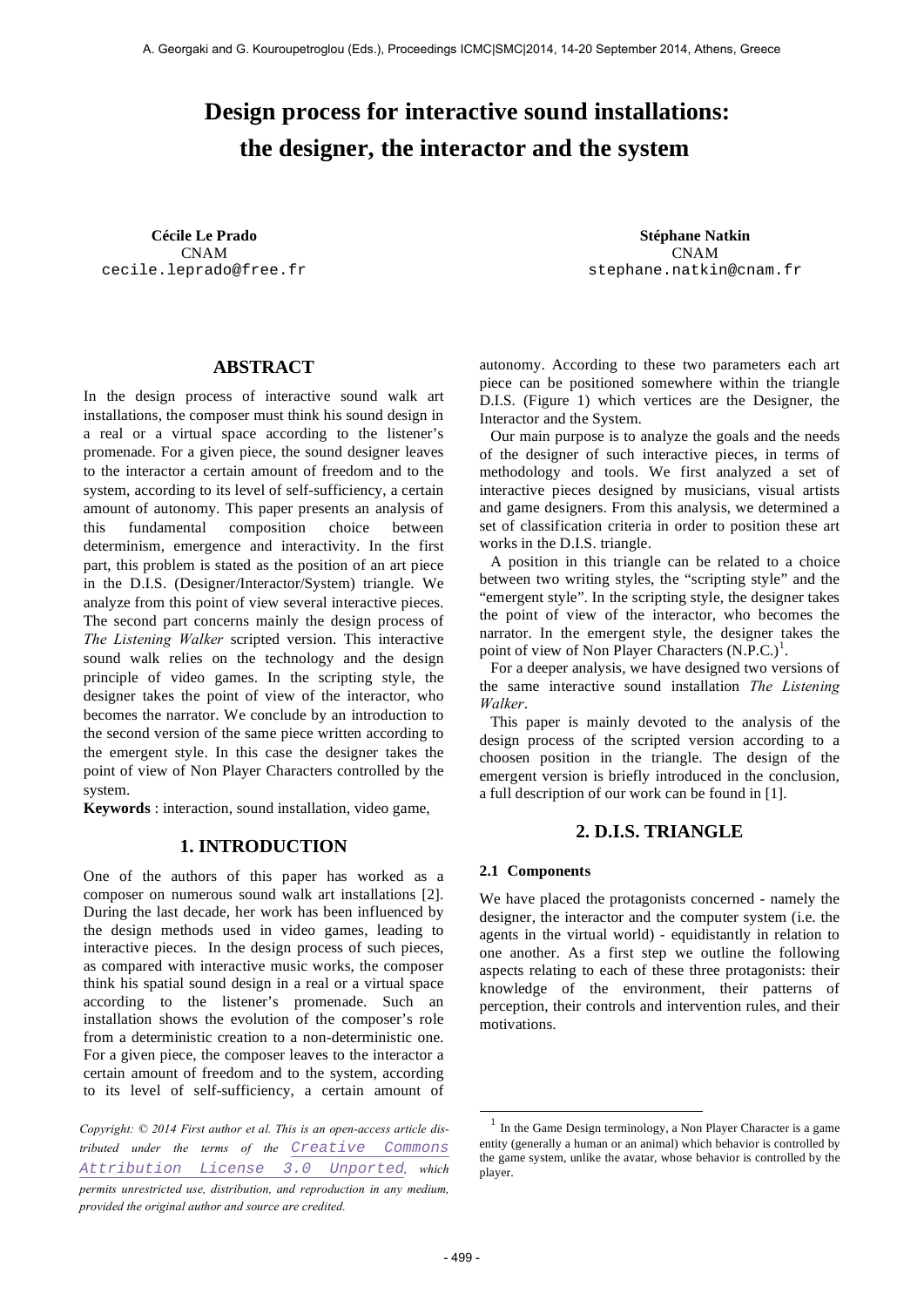

**Interactor** iangle **Figure 1**. D.I.S. triangle

#### *2.1.1 The designer*

We use here the word designer for an author such as a composer, a sound designer, or more generally a creator of a sound installation.

The designer in the triangle has a leadership position. He must choose the position of his work in the D.I.S triangle. Our work relies on the following hypothesis on the designer goals:

- One of his goal is to abandon linear writing towards a better distribution of the "narrative" between the designer, the interactor and the system.
- He wants also to maintain artistic consistency within such an open compositional proposal.
- From the designer point of view, the interactor is unpredictable. The designer wants to let a part of the story to rely on the interactor's objectives, decision-making, personal perception, understanding of the sound space and, more generally, of the surrounding world.

#### *2.1.2 The interactor*

Depending on the device and the interface offered, the interactor receives visual, auditory, tactile and, more rarely, olfactory information. We focus on listening and understanding the space. We assume that the interactor discovers the environment in which he moves principally through his auditory attention; control of the system and rules are learnt through trial and error.

The interactor has many ways to take a decision. Decisions may be based on logic or they can be actions in response to the interactor's understanding of a situation. We start from the assumption that, unlike in most video games, there is no precise goal assigned to the interactor. His main motivation is toward discovery of an "unknown", in every sense of the word.

## *2.1.3 The system*

The interactor is not the only source of indeterminism in the execution of the piece. The computer system - by combinatorial developments, the use of hazards or any other generative technique - can make the execution of the sound piece to some degree unpredictable. Usually in generative artistic creation, such as in video game, the goal of artificial intelligence - and more broadly generative mechanisms - is to generate credible perceptive behaviors. The Designer who is, in general, neither a specialist in artificial intelligence, nor a trained psychologist, defines this role. It therefore seems reasonable to consider that the description of these components is mainly behavioral.

#### **2.2 Interactive art works analysis**

#### *2.2.1 Analysis criteria*

We have selected a set of interactive art pieces in order to understand the position choosen by their designers within our D.I.S. triangle. To do this we have established a set of analysis criteria:

- Interactive or not: either the spectator is an interactor, his actions have a real impact on the piece execution or not.
- Endogenous or exogenous: in endogenous pieces the indeterminism is internal to the computer program while exogenous pieces behavior is, at least partly controlled by the interactor..
- Exploratory or ontological: in exploratory mode, the only ability of the interactor is to control his perception of the virtual world (camera and listening point) without influencing the simulation whereas in ontological mode, he interferes with the very existence of this world and can change its evolution.
- Emergent: evolution of a system from the interaction between agents in ways that are not completely controlled nor fully provided by the designer.
- Awareness or engagement: a conscious interactivity does not need the interactor to control rendering while engagement requires interactor control in learning the rules of interaction as in the case of video game. [14].

#### *2.2.2 Selection criteria*

The common point between all the pieces presented is the will of the designer to create an open form that can be perceived in many ways. They are all digital works. Some are based around navigation proposed to the public with or without the opportunity to interact with the device. Some, due to autonomy granted by the designer to the computer system, are generative pieces. Others allow communication between the system and the public.

The privileged form is the installation, in the sense of a specific device proposed to the public. The technical and spatial complexity of these devices are variable, ranging from a computer screen with a keyboard to a system deploying in space over several screens and a complex system of sound diffusion, to a soundwalk with headphones and sensors. A work in this form can be experienced either online or in dedicated space. Some works can be considered as interactive writing systems or video games; others as sound installations inspired by the world of video games. Some of them are sound pieces while others are "silent"pieces.

In this section we provide a short description of each piece. Further details and references can be found in [1] and in the artist website.

*Portrait one* [6] is an interactive video installation for computer, (Luc Courchesne, 1990, Montreal). It is one of the first atempt to create an empathetic relationship between an interactor and a NPC.

*Le Passeur* [2] is a multichanel sound installation created for the garden of La Villette (Cécile Le Prado, 1992,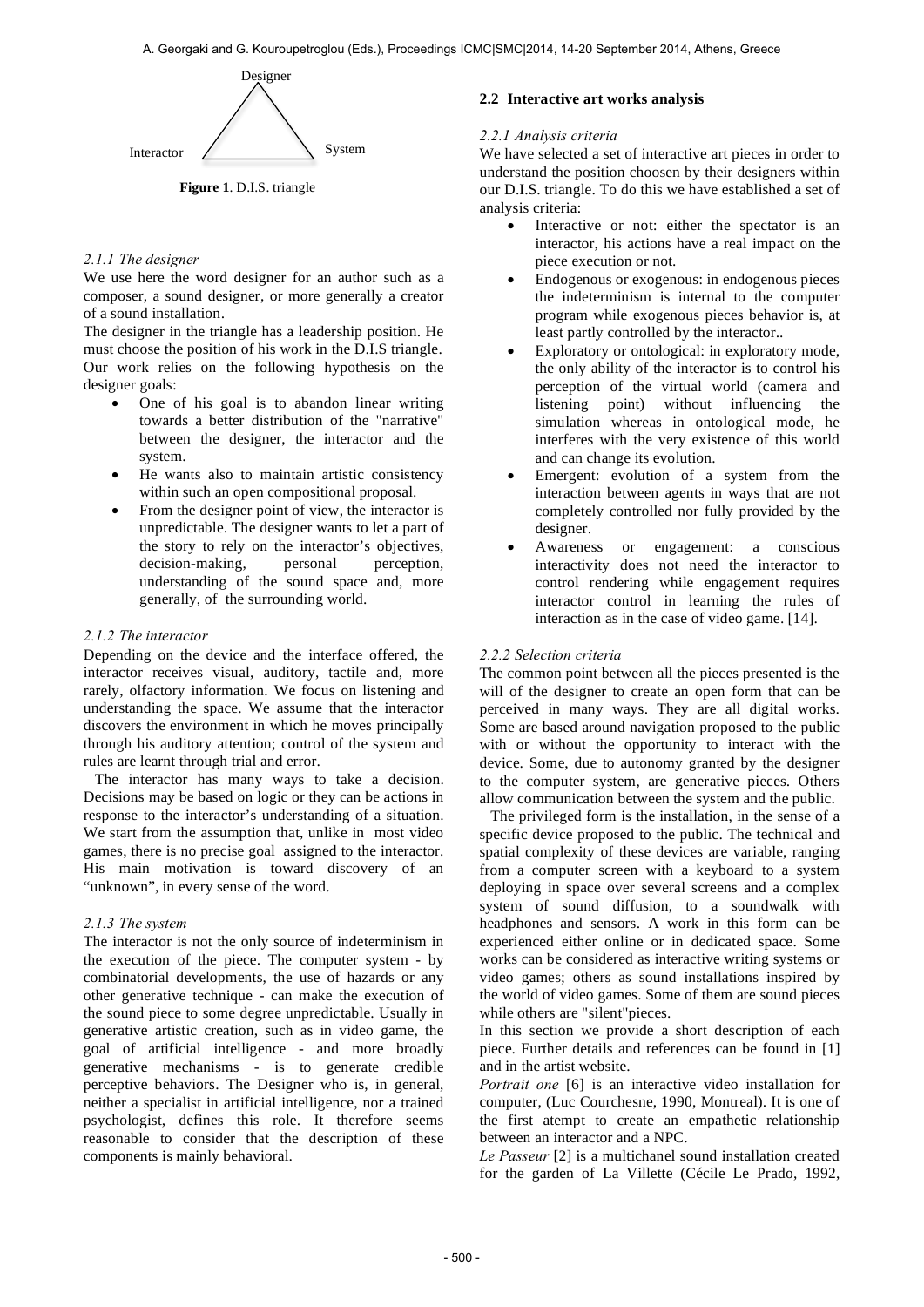Paris). The composition is linear, the non determinism relying on the listener's path through the garden.

*Mutations* [3] (B. Gortais et als., 2000, Lyon) is an interactive audiovisual installation: a virtual visual and musical composition that depends on both the uncontrolled positions of spectators in a room and the behavior of distributed virtual agents.

*Vocatifs* (C. Le Prado, 1994, Saint Denis) is an interactive sound installation. based on the distance between the interactor and the location of a written list of names (children lost during the war in Yugoslavia), the voices of people reading this list becomes less understandable.

*Divercity* [10] (B. Gortais et als, 2006, Corbeil-Essonne) is a digital audiovisual interactive installation.For the purpose of our analysis, it is an evolution of Mutations. The interactors have a better understanding and control of their actions influence on the generation of shapes and sounds via an interactive mat.

*Khorwa* [8] is a real time sound installation created atIRCAM (M. Malt, 2003, Paris). It is a purely emergent sound installation, where the music is generated by the interaction of agents, based on artificial life models.

*Listen Lisboa* [4] is an experimental interactive musical installation designed at IRCAM (C. Le Prado, 2003, Paris). Based on the interactor's path within a room and his auditive attention to events, the interactor discovers serveral possible sound evocations of the city of Lisbon.

*Façade* [8] is an on line interactive drama (M. Mateas et als, 2004). It is one of the most famous experimentation in interactive narration. The interactor is invited to dinner by a couple. According to his behavior, a domestic scene has several possible endings.

*Bandonéon* [5] is a videoludic experience (X. Boissarie et als, 2003, IRCAM, Paris). Based on the interactor's movments on an interactive mat, the interactor discovers a virtual city through a set of possible sound and visual layouts.

We have deduced a value for each analysis criteria (Figure 2) from informations available in exhibition catalogs, scientific papers and other data gleaned from the web,and in certain case our personal experience of the pieces.



**Figure 2**. Classification of artworks



**Figure 3**. Positioning artworks within the D.I.S. triangle

We positioned each art works within the D.I.S. triangle (Figure 3). We first determine a position on two axis (designer-interactor and designer-system) according to the freedom afforded by the designer to the interactor and the system. Then, by deduction, we induced the relative influence of the interactor and the system. The artworks, within which the designer gave both the interactor and the system a high degree of autonomy, are at the bottom of the triangle and equidistant between the interactor and the system. The art works that meet more endogenous criteria are situated more along the right axis (Designer/System). The artworks with less interactivity are situated more towords the top of the triangle.

For example, Divercity is positioned more towards the middle and lower in the triangle than Mutations. The latter piece increases the autonomy and control over action afforded to the interactor.

"In Mutations, the principle of decentralized musical composition is based on a set of situated agents able to sing and trigger singing in other agents. Could the viewer have himself the same ability?... In Divercity, the viewer returns to the heart of creation taking an active role. The objective is indeed that the overall dynamics of the system combines an endogenous dynamic system and an exogenous pressure from the spectator "[17].

Works with exogenous interactivity may solicit different types of attitude and consciousness from the interactor. For example, *Le Passeur* and *Mutations* , both require a limited awareness of the actions of the interactor. The first piece does not use the system during its exhibition, while the second piece focuses on it. *Listen Lisboa* and *Bandonéon* both invite visitors to engage in interactive exploration, being aware of their actions upon the evolution of audio and visuals, but with no real need to control it. *Portrait One* or *Vocatives* lie on the boundary between exploratory or ontological invitations for the interactor. *Khorwa*, owing to the autonomy and internal interaction between agents of the system, has common design choices with *Façade*, *Mutations* and *Divercity*. However *Khorwa* is the only one of these pieces that does not require any interaction with the listener. *Façade* is a narrative piece; *Divercity* is more abstract. In Façade, the designers started out giving a large degree of autonomy to the interactor and agents.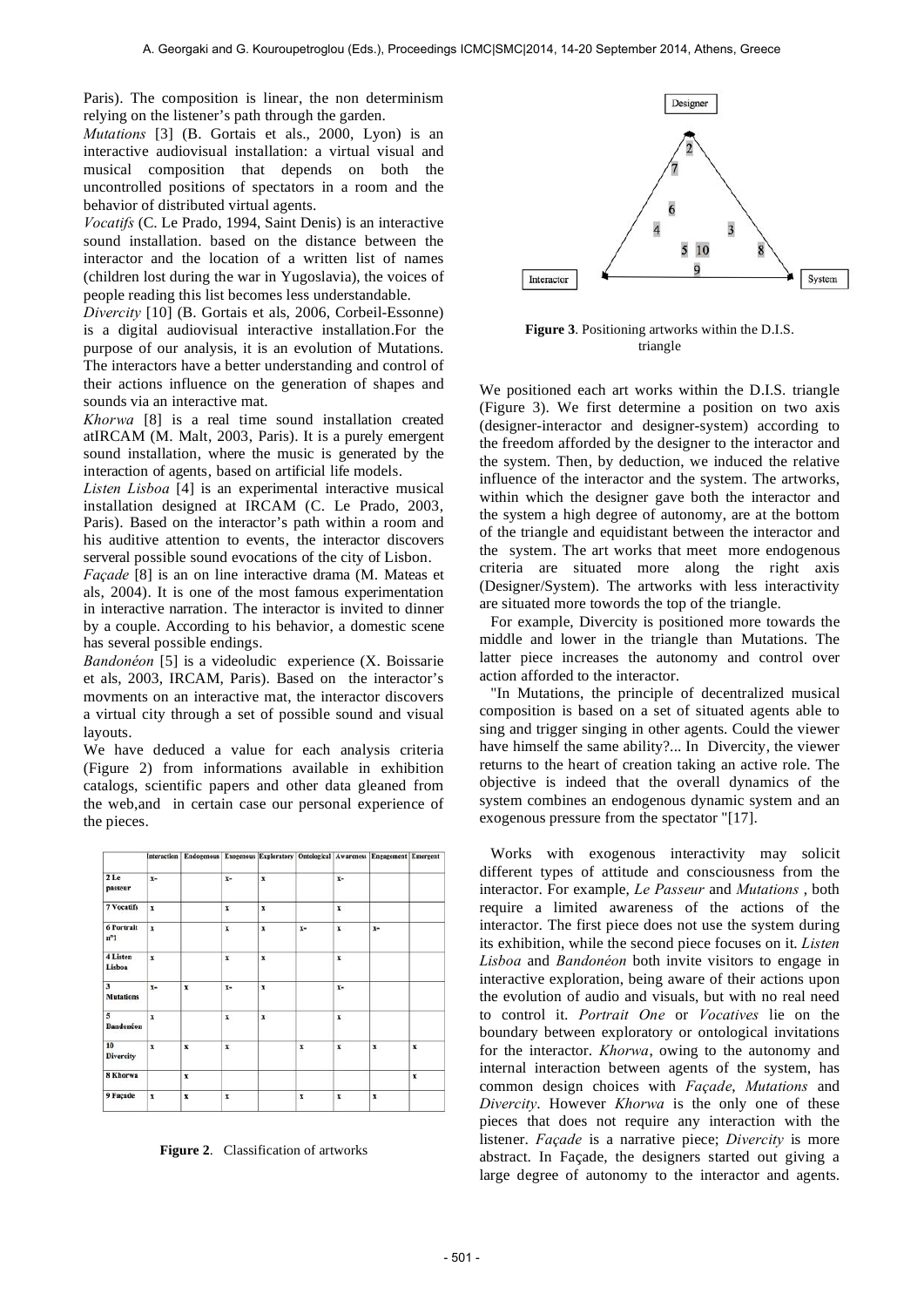Then, to control the drama while retaining autonomy, they added a Drama Manager. For *Divercity*, the process was the reverse. Designers, after several artworks in which the role of the interactor was almost non-existent alongside a very autonomous system ("*Quel temps fait-il au Caplan*", "*Le jardin des hasards*"), afforded the ability to communicate with autonomous agents.

From this analysis we observe the difficulty in defining a unique position for each piece, though this ambiguity is often an aesthetic value of the artwork. Indeed, between the intentions of the designer towards an open, scalable implementation, the possible autonomy given to the system or the interactor, and the shape of the resulting work (the type of interactivity on offer, the awareness or commitment sought from the interactor), there are many possible branches half-way between control and autonomy. In the next paragraph, we express this problem in terms of writing style.

#### **2.3 Two writing styles**

" A form is aesthetically valid precisely to the extend that it can be seen and understood from multiple perspectives, when it exhibits a wide variety of aspects and resonances without ever ceasing to be itself." Umberto Eco [11]

It seems to us important to comprehend the implications upon design and realization that result from choosing a position within this triangle. To analyze this, we designed and developed two versions of the same piece (*The Listening Walker)*. These two versions are distinguished by their writing style. One is written in a style we are calling "scripted": an interactive narrative structure controlled in space and time. The other is written in astyle we are calling "emergent": in this case, the meaning of the play and its narration emerge from multiple possible interactions between the interactor and the system.

This work relies on the two following concepts:

- To let this unpredictability meaningful for both the interactor and the designer, we assume that the emergent property is beared by characters, which behaviors are defined by the designer and can be understood by the interactor. According to the game terminology, we call thereafter Non Player Characters (N.P.C.). According to the AI terminology, they also can be considered as agents. Their decisions and actions abilities can be purely reactive but also depend on a memory of previous steps [16]. The spatial extent of knowledge, perception and memory of their environment is not fixed a priori.
- Then, in order to design the two versions of " The Listening Walker", we stated, as a working hypothesis, that the designer can take the place of one of the two other protagonists in the D.I.S. triangle. He may takes the point of view of the interactor to build all the possible itineraries and stories that can be experienced by the interactor. In the opposite, he can also writes his piece from

the perspective of N.P.C., and describe a virtual world in which the interactor will evolve.

#### *2.3.1 The Scripting Style*

An interactive narration is written according to the scripting style if the designer takes the interactor's point of view. He is the narrator of an interactive scenario, written using a procedural form. The rules are contextual and related to a relative chronological order determined by the path the interactor follows. In other words, any variability inside the narration is linked to the interactor's previous experience, and in particular, his trajectory. Each N.P.C's behavior is described in relation to this experience at a given point and time of the interactor's path. The scripted design writes the story from the interactor's point of view. It is the method used for most action adventure games. The universe and the events exist only when they have been or are perceived by the interactor. The interactor is the narrator and he holds in his memory the events involved in his narration.

#### *2.3.2 The Emergent Style*

An interactive narration is written according to the emergent style if the designer takes the point of view of the system through each N.P.C. An N.P.C. is a potential narrator. He has his own perception and memory, which influence his behavior, described in a generic (non contextual) way.

In the emergent approach, each N.P.C. has its own memories as a result of their perception system. The story is described with respect to what has been perceived and remembered by each actor (interactor and N.P.C.).

In both cases, it is possible, from a narrative point of view to simulate a universal narrator who has the knowledge of events that no character has seen or heard.

# **3. THE LISTENING WALKER SCRIPTED STYLE VERSION**

*The Listening Walker* is an art piece produced as part of the Terra Dynamica project, funded by the French Government. The purpose of this three years project, begun in 2010 and developed by a dozen of academic and industrial partners, is to bring life to Terra Numerica, a static virtual city. This virtual city (Paris in the experiment) is used for numerous applications from safety simulations to art installations [12].

The production of an Art Piece, the scripted version of *The Listening Walker*, using the Terra Dynamica technology, was one of the tasks assigned to the CNAM. The title comes from a book by Michel Chion [13]. The installation was created in Paris during the "Futur en Seine" festival in June 2013.

The goal of this sound walk is to discover a virtual district of Paris around the Pantheon. The interactor walks around this part of the city wearing headphones. The experimentation takes about ten minutes. This installation is designed as a video game with different levels of exploration. The interactor's reward is the discovery of the city mainly via sound. Success depends on his listening behavior: N.P.C. are moving around him,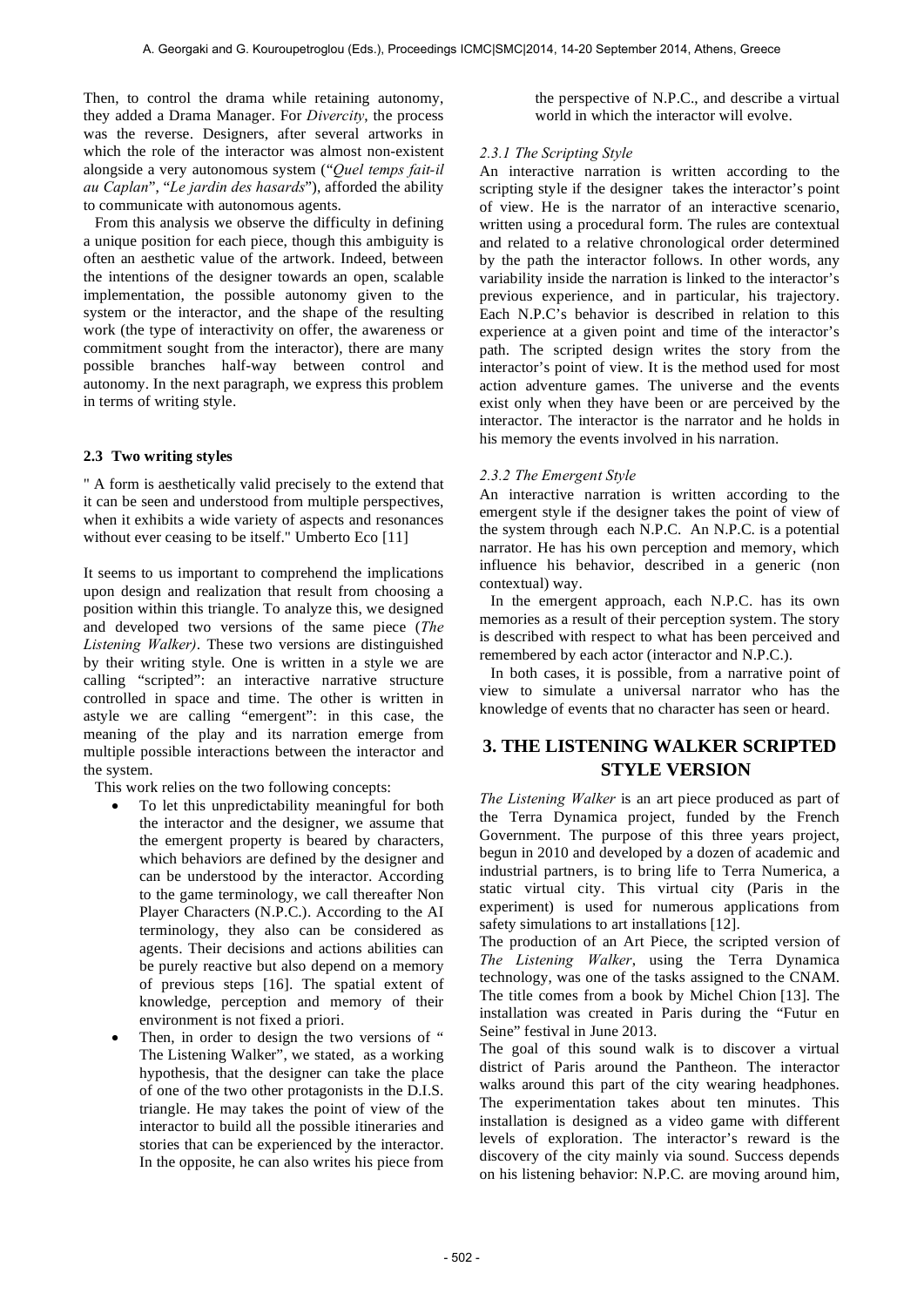interpreting his moves, the direction he takes and the time spend listening particular sounds. Depending upon the listener's attitude, each N.P.C. has his own reaction such as running away, getting closer to the listener, ignoring him or helping him to discover secret areas.

#### **3.1 Sound design choices**

The starting point of this project is the dynamic behavior of sound in space and the importance of the auditory attention that is arroused in the virtual city. In this first experiment, we classified the sounds according to the following roles:

- Landscape sounds: These are ambient sounds that contribute to the interactor's sense of immersion and the credibility of the scene. For example, the sounds of wind or traffic reposition the interactor in a familiar situation, physically experienced in a real city. Other sounds, like urban drones, contribute to this immersion but in a way that is more abstract and perhaps less conscious.
- Clue sounds: These are very localized, with the goal of attracting the attention of the interactor's avatar and to induce him to move to a specific point in the city. These clue sounds disappear as soon as the avatar leaves a zone in which they are located. Clue Sounds are not tied to any fixed or animated visual entity. They exist only in the auditory space of the city map.
- Object sounds: These are attached to a visual object, generally also to its behavior (eg, the appearance of a building, speaking of a character). The object sounds show that the interactor's avatar has triggered an event such as the appearance of a building, a character or a sound - even while outside of the interactor's field of view - and draws his attention towards them.

At the beginning of the piece, the interactor starts almost in an empty black and white landscape.The city is revealed by way of outlines traced with its streets and buildings. The challenge to its quasi non-existence at the start of the interactor's experience is essential. The loss of visual cues encourages hearing acuity, and the gradual emergence of streets and buildings at once bolsters the walker in a known domain and spatially confines him in a way that is almost maze-like. This city, while at first invisible to the interactor, bears all of the spatial constraints that the interactor will meet thereafter. Although the streets and buildings are invisible, the locations of sounds, for example, are closely related to the city map.

## **3.2 Development process aspects of the scripted version**

The scripted version was designed using a methodology strongly inspired by the level design of adventure games and the maze principle [14]. The interactor's avatar appears at a given initial point of an empty map. Invisible barriers and the associated triggers are placed according to possible paths of the interactor's avatar. The paths and the triggers are partially ordered to create sound events and the revelation of roads and buildings. Triggers are also used to guide the interactor: they lead to sound events located in the space. N.P.C., according to scripted behavior, try to seduce or intrigue the interactor. As the city is progressively revealed, the path of the avatar becomes more and more constraint by the walls of the building. The story ends when the last trigger is activated, revealing the Pantheon.

The mapping between triggers, events and N.P.C.'s behavior is written using the graphical programming language of the CryEngine, the Flowgraph.



**Figure 4**. City 4 map in the CryEngine editor

Let us illustrate this method through the City 4 version of *The Listening Walker*. City 4 is a constrained itinerary in which the interactor, hearing a sound, starts from an empty space and gradually built the city. Invisible barriers are set up on the space, as interaction spots. They set off events when the interactor enters in their influence area. A trigger can set off a sound, create a new road or a new building. These triggers are also logically ordered. Some of them can only be activated if the interactor came across the previous ones. This logical scripting ensures that the events occur in a non-anarchic way and the consistency of the itinerary.

| As the player appears at the intersection of rue Saint-Jacques<br>and rue Soufflot, |
|-------------------------------------------------------------------------------------|
| A sound hidden in rue Saint-Jacques 2 is activated;                                 |
| When the player arrives over there,                                                 |
| A part of the urban outline of a district becomes visible;                          |
| (see FlowGraph /entities/Floor.Appear : Floor.SoufflotPantheon).                    |
| The sound of rue Saint-Jacques 2 deactivated                                        |
| and a bass tone comes up rue d'Ulm;                                                 |
| An NPC - Le Chevalier - appears visually, read a text and                           |
| heads towards the back of the Pantheon following a given path;                      |
| If the player follows him, he triggers a sound moving around him;                   |
| If the player stays longer enough listening the moving sound,                       |
| two more sound entities are triggered;                                              |
| If the player tries to catch them at the intersection                               |
| of rue Clotaire and place du Pantheon, they vanish;                                 |
| NPC Bakal appears place du Pantheon, talking to himself.                            |

**Figure 5**. Example of City 4 map scripting

For each sound rendering entity (e.g. Fond vent.ogg), we have listed its trigger conditions (e.g. triggered at startup), its playback mode (e.g. once), the stop conditions (e.g. "when the avatar passes through the St. Jacques trigger"), name of the associated flowgraph (e.g. "SoundDisapear: ZoneVentVille4"), geographic location of activation (e.g. the entire map), activity and attenuation zone (e.g. 0-150 meters), its spatial behavior (e.g. none), the noise level (e.g. constant) and the name of the entity in the CryEngine (eg Ambient volume + area shape).

Sound objects can either be linked either to a virtual actor, an area of the city, or a building behavior. They can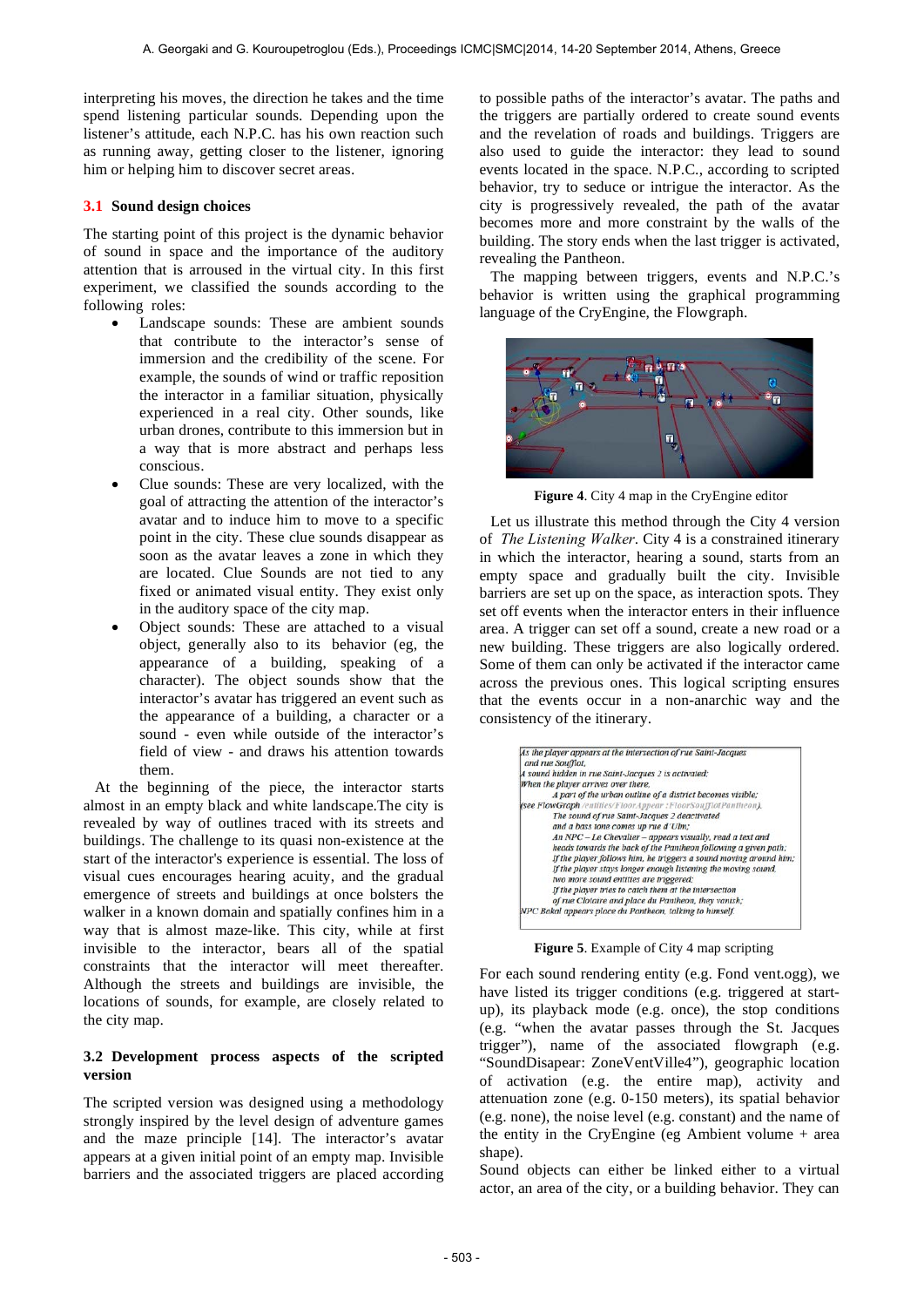also serve as a clue for the interactor's progress in the city.

The following is an example of a sound object's area of influence (Fig. 6). Within, the sound is audible with a possible attenuation cone from the center of the sphere, relative to the distance between the interactor and the position of the source of the sound.



**Figure 6.** Ambient sound

Figure 7 shows the trajectory of a sound event triggered by the collision of the interactor with the trigger for this event. The sound is then activated in the space and follows a path between the red points positioned with the designer on the map.



**Figure 7.** Ambient sound

# **4. CONCLUSIONS AND FUTURE WORKS**

In this paper we set out, throught the analysis of interactive artworks, the different choices to set interactivity within the D.I.S. triangle. These give rise to more or less autonomy to interactor or to Non Player Characters. A design choice relates to two writing styles. The design and the development of the scripted writing style is illustrated by the first version of *The Listening Walker* installation. In this conclusion, we present first the design–in-progress of the emergent style. We then tie our observations to interviews we conducted with designers mainly about the role they want to assume in their artworks. Finaly we present our steps in our study on the design process of interactive sound walk installations.

## **4.1 Emergent version of The Listening Walker**

Even if we used the same story, the same universe and the same technology as in its scripted version, the design of the emergent version of *The Listening Walker* is based on a completely different approach to the scripted one.

The main principle used is that any action is decided and executed by an agent of the system, a Non Player Character. Every N.P.C. therefore has his own perception, decision making and action system. His behavior relies only on those events that he has been able to observe and memorize. Each N.P.C. is the narrator of its own version of the story. The narration relies on a partition of the space into areas. An area is controlled by an invisible stationary N.P.C. Moving N.P.C. are permitted to act within defined sectors of the map. These moving N.P.C. have the same names and the same personalities as in the scripted version. Moreover, the relationship of empathy between the interactor and a moving N.P.C. relies on the same ideas. The corresponding actions and rules, however, are non contextual. In the emergent writing style, the designer describes what N.P.C. perceive and how they are perceived by other N.P.C. and by the interactor. Rather than positioning triggers as an ordered sequence of steps, writing here involves the development of a decisionmaking system for agents.

The emergent version of *The Listening Walker* leads us to the use of automata in the CryEngine. The exploration of this engine has helped us to identify interesting possibilities for our own practice through the methods used in video games. Methodological implications of our work are derive from the dramatization of the space, the writing of rules of interaction and behavior for autonomous agents that combinine procedural logic and object-oriented programming.

The entire design process of the emergent version and the description of our comparison between the two styles can be found in [1]. The outline of this conclusion: it is easier to write a story, even an interactive one, than to design a world. From an intellectual and even an artistic point of view, the possibilities opened up by the emergent style are very promising, though this way to conceptualize an artwork as a set of localized and dynamic pieces is a break with the common practice of music composers. The scripted style is still a much more comfortable way to design and develop an interactive sound walk.

## **4.2 Supplementary survey and interviews**

Our analysis takes the point of view of the designer, and more specifically one of the authors of this paper. As a consequence, they cannot be directly generalized. We made interviews with seven well-known designers coming from various fields (Samuel Bianchini, Xavier Boissarie, Roland Cahen, Luc Courchesne, Jean-Marie Dallet, Mikhail Malt, Eric Viennot). The complete result of this study can be found in [1] and seems to confirm our conclusions. Here is a summary of our main reflections.

We have established a global assessment by linking our own observations, outlined in the previous paragraph, to interviews conducted with developers of interactive works. Our investigation takes as its starting point the role that the designer claims to perform. The survey then tries to clarify the different interests and approaches of